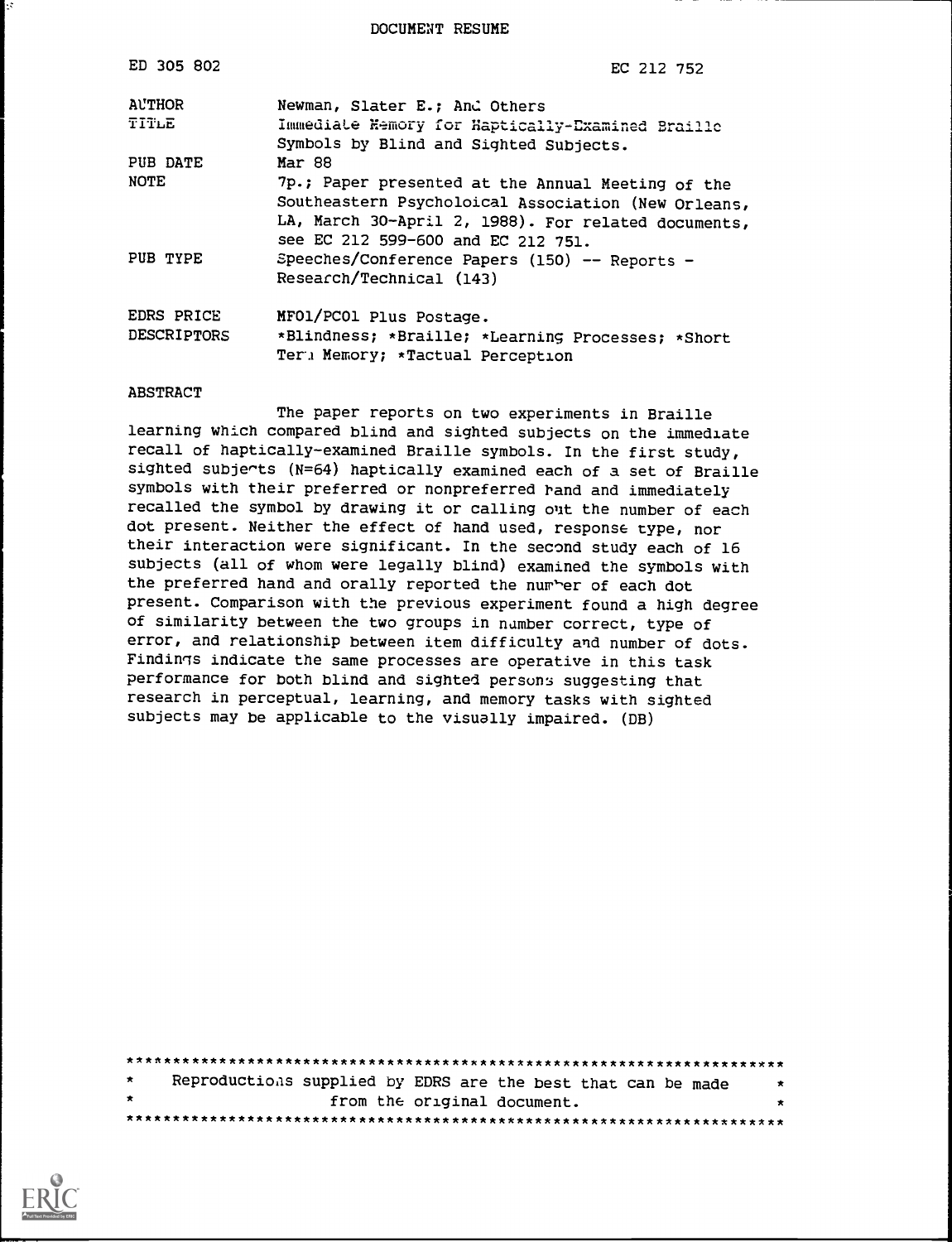Immediate Memory for Haptically-Examined Braille Symbols by<br>
Blind and Sighted Subjects<br>
Slater E. Newman, Thomas S. Brugier and Randall A. Craig<br>
North Carolina State University **Blind and Sighted Subjects** Slater E. Newman, Thomas S. Brugier and Randall A. Craig North Carolina State University

(Presented at meeting of the Southeastern Psychological Association, New Orleans, LA,

March, 1988)

Results from previous research suggest that (1) the processes involved in paired-associate learning may be the same for blind and for sighted subjects (Jonides. Kahn and Rozin, 1975) and that (2) the processes involved in judging dot numerosity in braille symbols may also be the same for blind and for sighted subjects (Newman, Craig and Hall, 1987). In the research reported here the performance of blind and sighted subjects was compared on a third task, the immediate recall of haptically-examined braille symbols. In the first study, sighted subjects haptically examined each of a set of braille symbols with their preferred or nonpreferred hand and immediately recalled the symbol by drawing it (with pencil on paper) or by calling out the number of each dot that was present (see Figure 1). Neither the effect of hand used, response type, nor their interaction were significant. In the second study each subject (all of whom were legally blind) examined the symbols with the preferred hand and orally reported the number of each cot that was present. The results for these subjects were then compared with those from the first study who had used the preferred hand and had recalled the items orally.

### Experiment 1

Previous research (Harris, 1980; Hermelin and O'Connor, 1971; Millar, 1984, Experiment 1; Rudel, Denckla and Spalten, 1974) has shown that under some conditions, performance on tasks in which braille symbols are employed is affected by the hand used in exploring the symbols. Thus, one purpose of this study was to determine whether immediate recall of braille symbols is a function of the hand used in examining the symbols.

 $\frac{1}{2}$  In a previous experiment (Newman, Hall and Gupta, 1983, November) using an (r) immediate memory task, subjects drew the symbols they rememoered with pencil or immediate memory task, subjects drew the symbols they rememoered with pencil on  $\infty$  paper. Since this procedure did not seem likely to be feasible with the blind subjects who would be serving in our second experiment, we designed a procedure in which for each symbol the subject would respond with the number of each dot that was present.<br>  $\frac{1}{2}$ <br>  $\frac{1}{2}$   $\frac{1}{2}$   $\frac{1}{2}$   $\frac{1}{2}$   $\frac{1}{2}$   $\frac{1}{2}$   $\frac{1}{2}$   $\frac{1}{2}$   $\frac{1}{2}$   $\frac{1}{2}$   $\frac{1}{2}$   $\frac{1}{2}$   $\frac{1$ 

 $\alpha$ 

CENTER (ERICI POM; computer and certain political points of view or opinions stated in this document has been reproduced as the ment do not necessarily represent official results of the certain or collicular represent offi

U 3 DEPARTMENT OF EDUCATION Office or Iducational Research and Improvement **2** 2 2 2 2 The PERMISSION TO REPRODUCE THIS<br>MATERIAL HAS BEEN GRANTED BY **MATERIAL HAS BEEN** EDUCATIONAL RESOURCES INFORMATION<br>CENTER (ERIC) + Points of view or opinions stated in this document of the state of the Content of Center Care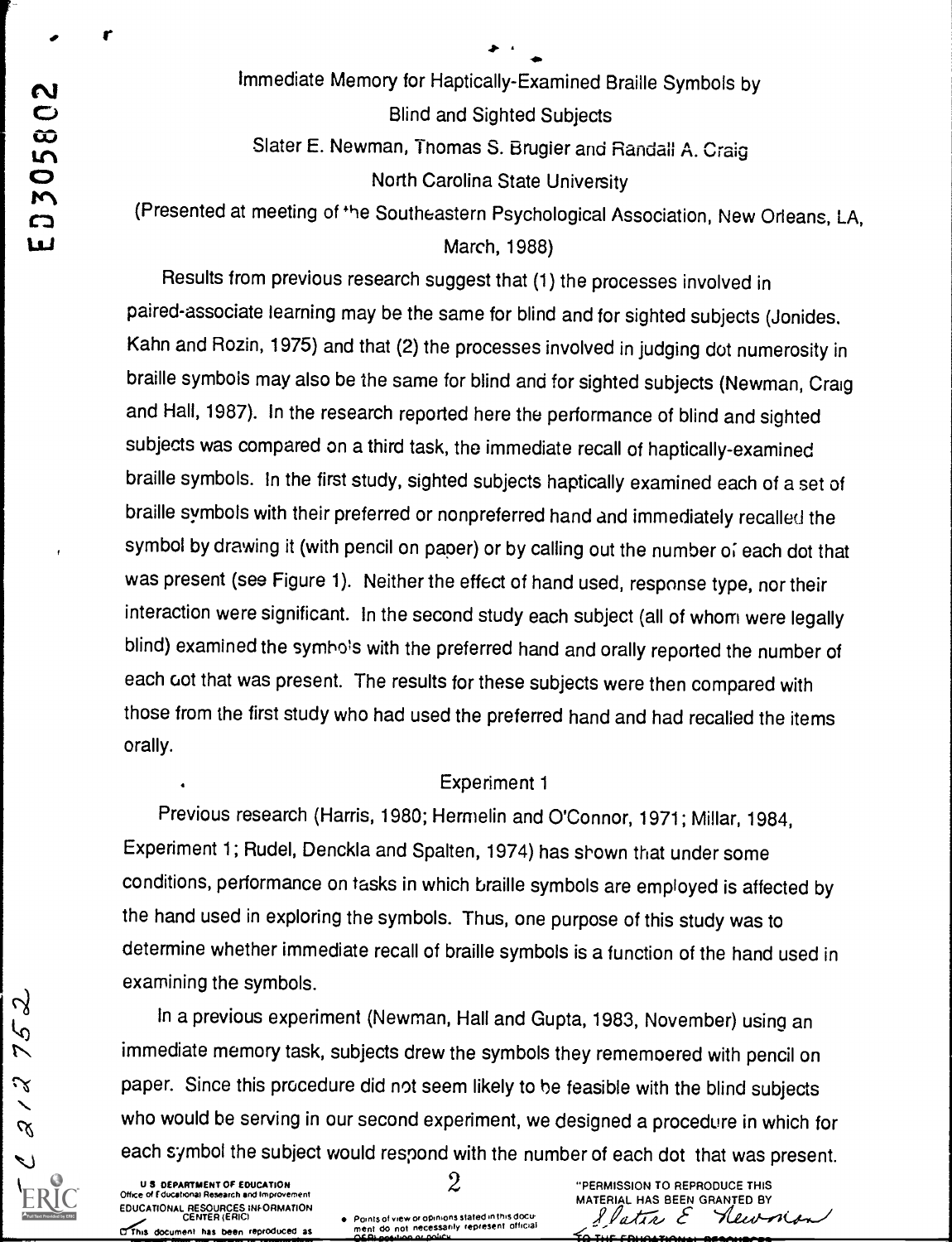$4.$   $1.$   $3.$ 

Thus, a second purpose of this study was to determine whether performance would differ for these two types of responding.

#### Method

Subjects (N=64) were sighted students enrolled in the introductory psychology course at our university. All were right-handed and had had no previous experience with braille. All subjects were given 10 seconds to examine haptically each of 32 braille symbols and were then given another 10 seconds to report immediately which dots were present. Half of the subjects examined the symbols with the right (preferred) hand and the rest with the left (nonpreferred) hand. Half of the subjects in each of these groups drew the symbol (with pencil on paper) in a 2 x 3 dot matrix; the rest of the subjects called out the dot numbers (see Figure 1) for those dots that were present.

#### **Results**

Means for number correct for the four groups are presented in Table 1. A 2 (hand) x 2 (response type) analysis of variance of these data gave no significant effects ( $p > .05$ ). Thus, performance on this task was affected neither by the hand used nor the type of response in recall.

### Experiment 2

In this study, subjects (10 males and 6 females) were all legally blind adult students enrolled for summer training (in 1986 or 1987) at the State Rehabilitation Center for the Blind. They were a heterogeneous group differing in nature and severity of visual impairment, age (17 - 61 years, median =  $27$ ), length of time they had been visually  $impaired$  (8 months - 27 years, median = 2.5 years) and amount of prior experience with Braille (none - 25 years, median =  $8.5$  ronths). They performed the same task as those in Experiment 1. All used the preferred hand and responded orally with the dot numbers.

### Results and Discussion

The performance of these subjects was compared with that of the Preferred Hand-Oral Response subjects from Experiment 1. The means for both groups for number of correct responses and for errors are presented in Table 2. The three types of errors are underestimations (reporting fewer dots than were present), overestimations (reporting more dots than were present) and wrong dots (reporting the correct number of dots, but not all of the correct dots).

(1) Between-subjects comparisons - There were no significant differences between treatments on any of the four dependent variables  $(p > .05)$ .



 $\mathbf 2$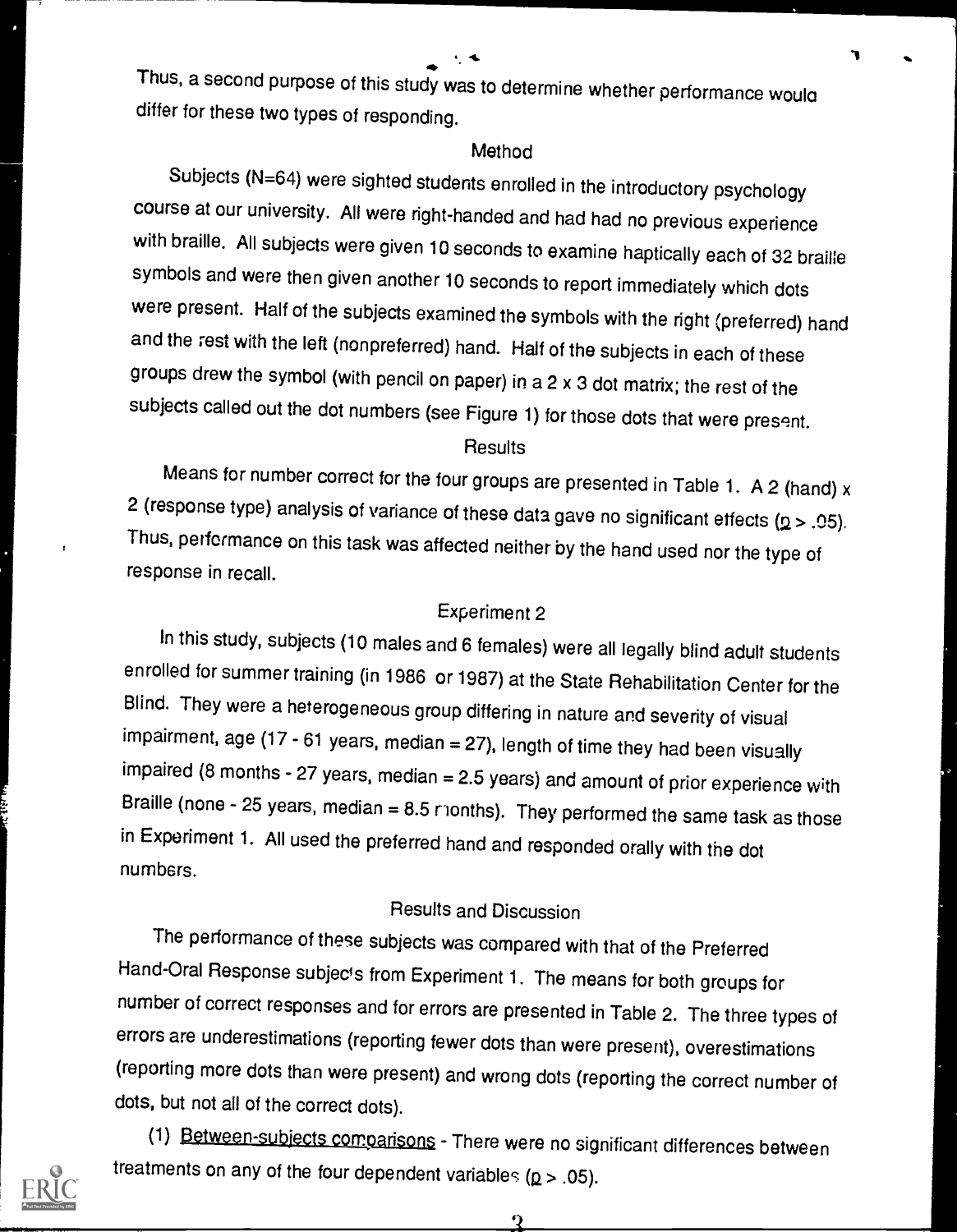(2) Within-subjects comparisons - In both groups, subjects were more likely to underestimate than to overestimate the number of dots present  $(p < .01)$ . Also, the rank order for the three types of errors was the same for both groups.

(3) Correlations - The number correct for each of the 32 symbols was determined for both the sighted subjects and the blind subjects. The correlation between the number of dots in a symbol and the number of correct responses was -.737  $(p < .001)$  for the sighted subjects and -.703  $(p < .001)$  for the blind subjects. The correlation for item difficulty for the blind and the sighted subjects was .503 ( $p < .01$ )

Correlations were also done between the number of correct responses and age (rho = -.202,  $\mathbf{p}$  > .05), length of time they had been visually impaired (rho = -.475,  $\mathbf{p}$  < .05) and amount of previous experience with Braille (rho = -.597,  $p$  < .05). The correlation between the latte. two variables is .737 ( $p < .01$ ).

The similarity in performance between these two groups in number correct, in type of error and in the relationship between item difficulty and number of dots suggests that the same processes are operative in the performance on this task for both the blind and sighted. One implication of these findings and of those from other studies in which the performance of blind and sighted subjects have been found to be comparable (e.g., Jonides, Kahn and Rozin, 1975; Newman, Craig & Hall, 1987) is that results from research in perceptual, learning and memory tasks in which subjects are sighted may prove helpful in understanding the processes which are operative when the same task is performed by the visually impaired. Further research comparing the sighted and the visually impaired on a number of other tasks seems indicated.

#### References

- Harris, L.J. (1980). Which hand is the "eye" of the blind: A new look at an old question. In J. Herron (Ed.), Neuropsychology of left-handedness. New York: Academic Press.
- Hormelin, B. & O'Connor, N. (1971). Functional asymmetry in the reading of braille. Neuropsychologia, 9, 431-435.
- Jonides, J., Kahn, R. and Rozin, P. (1975). Imagery instructions improve memory in blind subjects. Bulletin of the Psychonomic Society, 5, 424-426.

Millar, S. (1984). Is there a "best hand" for braille? Cortex, 20, 75-87.

Newman, S.E., Hall, A.D. and Gupta, V. (1983, November). Immediate memory for visually- and haptically-examined braille symbols. Paper presented at meeting of the Psychonomic Society, San Diego, CA.

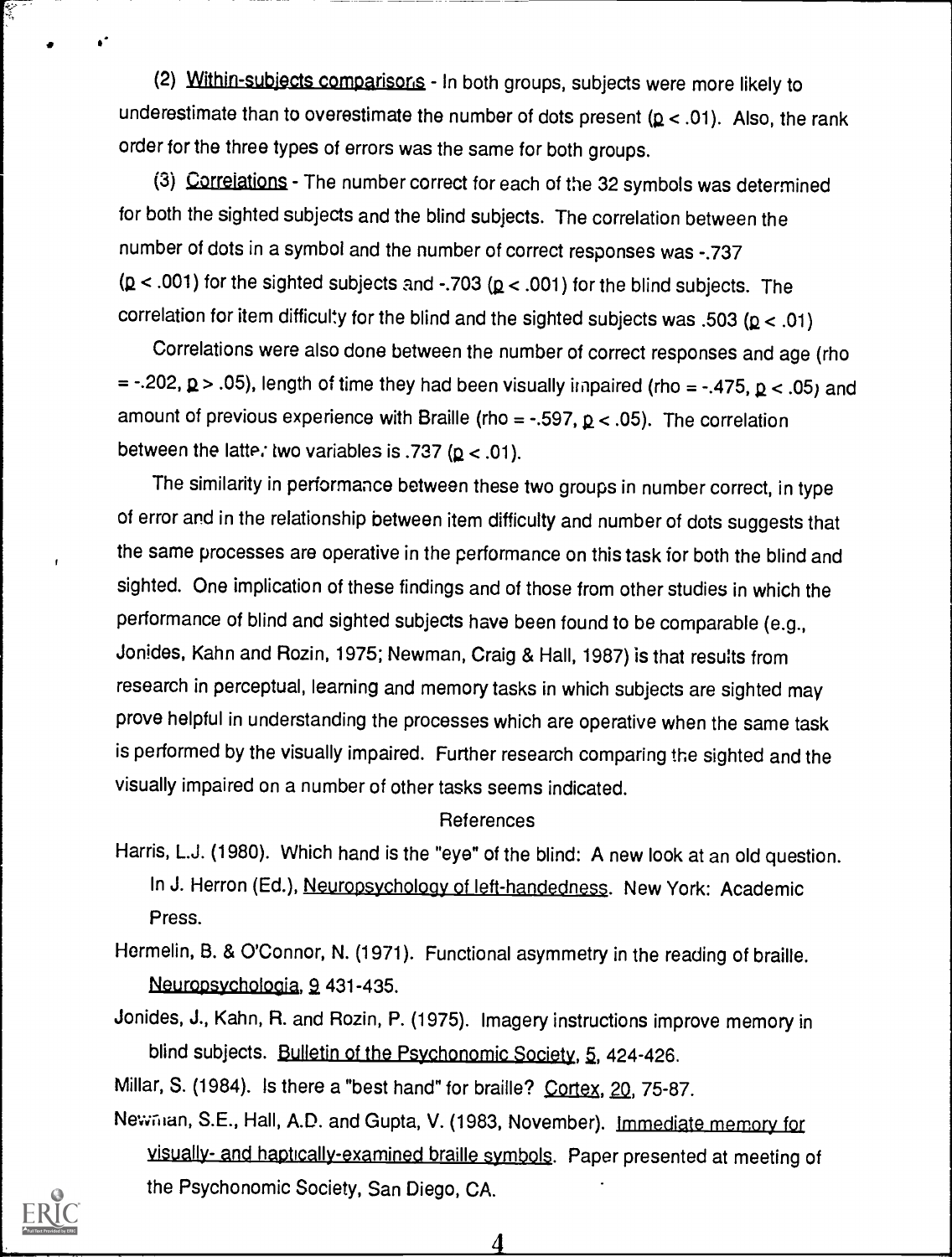Newman, S.E., Craig, R.A. and Hall, A.D. (1987). Judgment of dot numerosity in braille symbols by blind and sighted subjects. International Journal of Rehabilitation Research, 1Q, 229-231.

Rudel, R.G., Denckla, M.B. and Spalten, E. (1974). The functional asymmetry of braille letter learning in normal, sighted children. Neurology, 24, 733-738.

### Authors' Note

We appreciate the help of Jan Fesperman, Miriam Dixon, and William Diggs, and of our subjects both blind and sightea. We appreciate also the support provided by the College of Education and Psychology through the following funds: The Research Assistantship Fund, The Small Grants Fund and The Braille Research Fund.



 $\mathbf{f}$ 

ķ,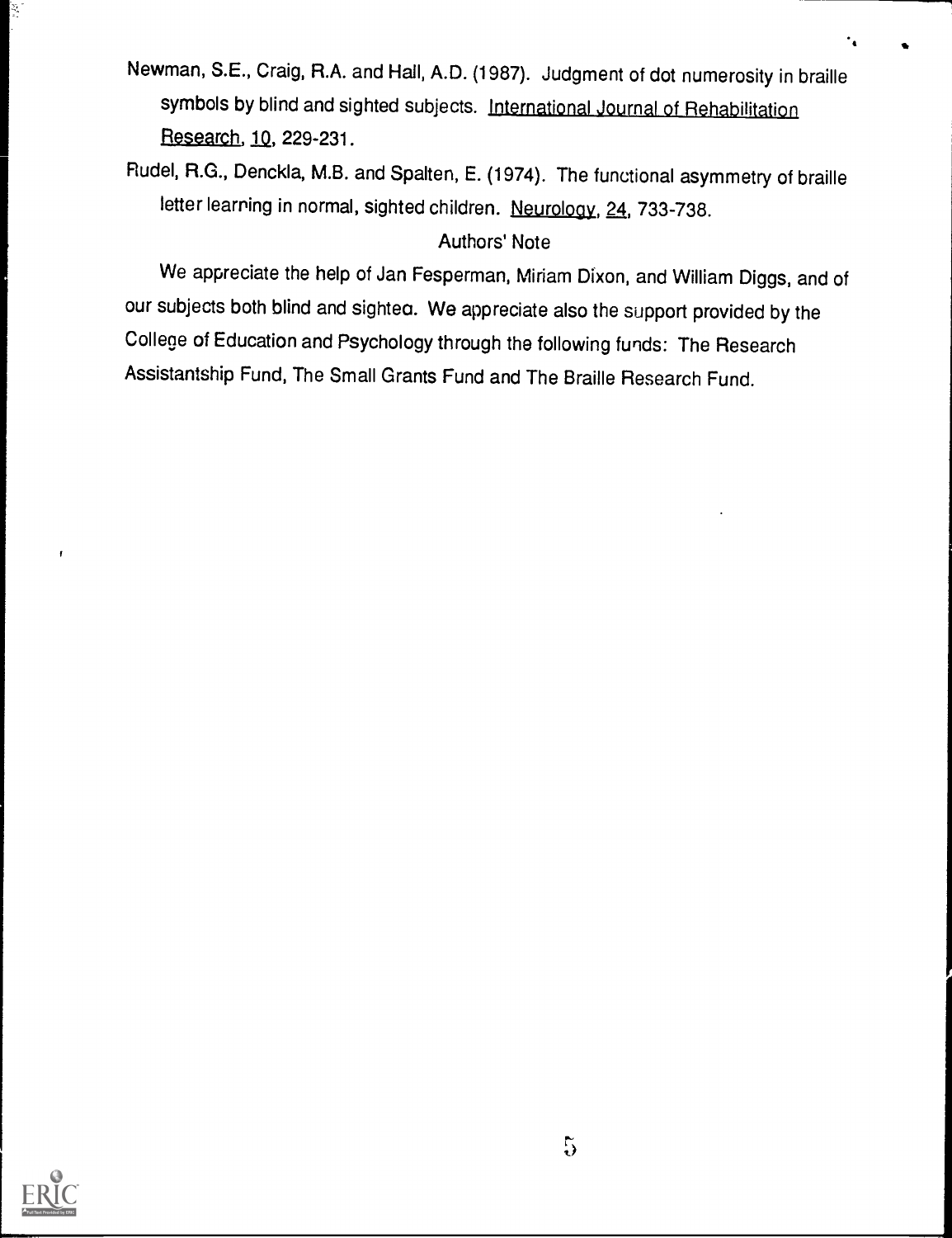# Table 1 Mean Correct Responses for Each Treatment: Experiment 1 Response Type

|             |              | Drawing | <u>Oral</u> |  |
|-------------|--------------|---------|-------------|--|
|             | Preferred    | 22.19   | 21.19       |  |
| <u>Hand</u> |              |         |             |  |
|             | Nonpreferred | 22.44   | 21.75       |  |

## Table 2 Mean Correct and Errors for Blind and Sighted Subjects

|         | Correct | Underestimations | Overestimations | Wrong Dots |  |
|---------|---------|------------------|-----------------|------------|--|
| Blind   | 18.19   | 6.69             | 1.18            | 5.25       |  |
| Sighted | 21.19   | 5.88             | 1.19            | 3.75       |  |



 $\bar{t}$ 

 $\frac{1}{2} \frac{1}{2} \frac{1}{2}$  .